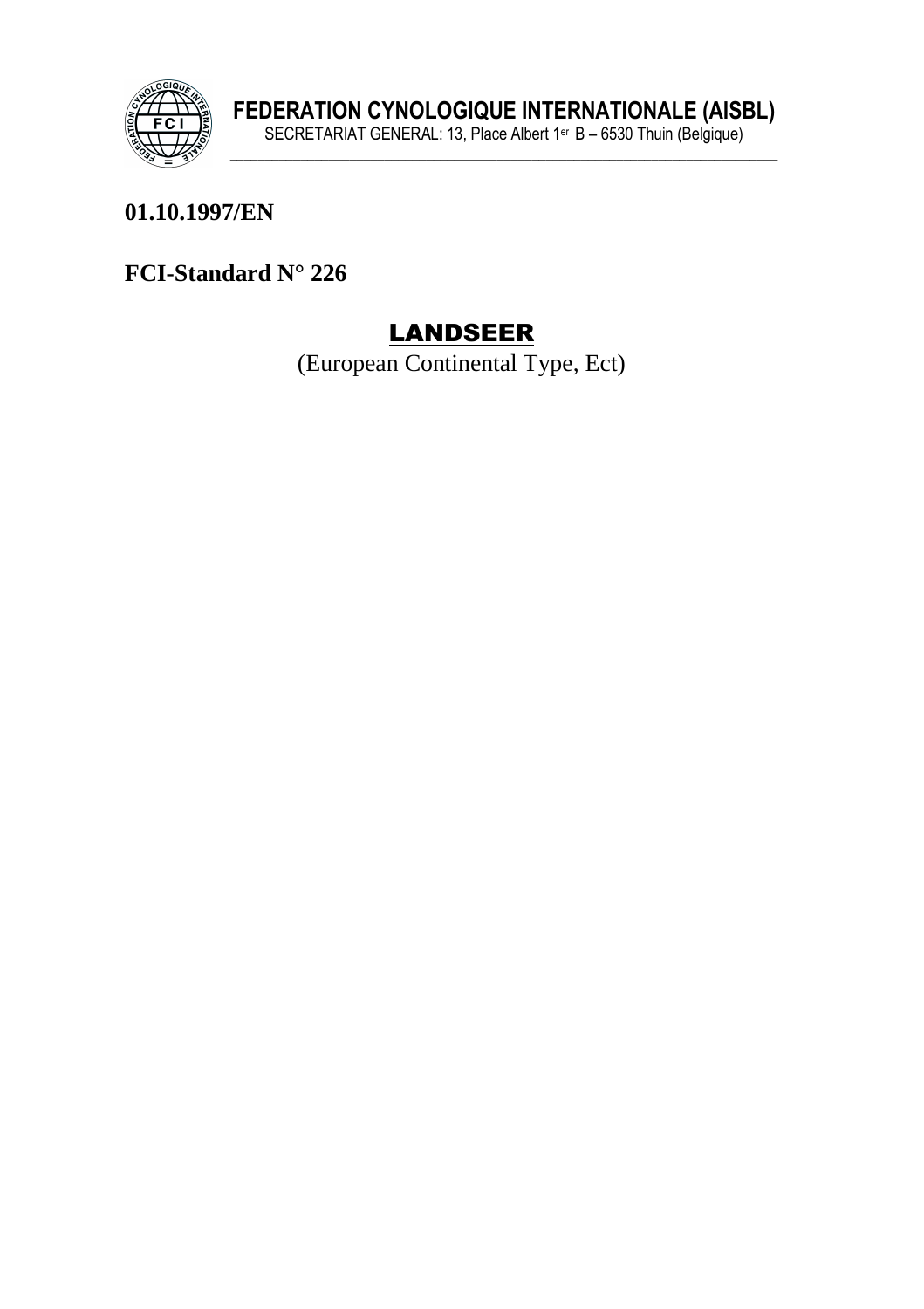**TRANSLATION** : Mrs. Matenaar.

**ORIGIN** : Germany / Switzerland.

### **DATE OF PUBLICATION OF THE OFFICIAL VALID STANDARD** : 24.08.1960.

**UTILIZATION** : Guard Dog, Companion.

| <b>FCI-CLASSIFICATION:</b> | Group 2                | Pinscher and                  |
|----------------------------|------------------------|-------------------------------|
|                            |                        | Schnauzer-                    |
|                            |                        | Molossoid breeds-             |
|                            |                        | Swiss Mountain and            |
|                            |                        | Cattle Dogs.                  |
|                            |                        | Section 2.2 Molossoid breeds, |
|                            |                        | Mountain type.                |
|                            | Without working trial. |                               |

**GENERAL APPEARANCE** : The Landseer should convey the impression of a tall, powerful and well balanced dog. The legs are comparatively longer than those of the black Newfoundland especially in the male.

**HEAD** : Scalp should be free from wrinkles, covered with short, fine hair. Head should be strikingly modelled, with noble expression.

CRANIAL REGION :

Skull : Broad and massive with well developed occipital protuberance.

Stop : Decided, however not as pronounced and steep as in the Saint Bernard Dog.

FACIAL REGION : Nose : Black. Muzzle : Length of muzzle is equal to depth of muzzle measured in front of the stop.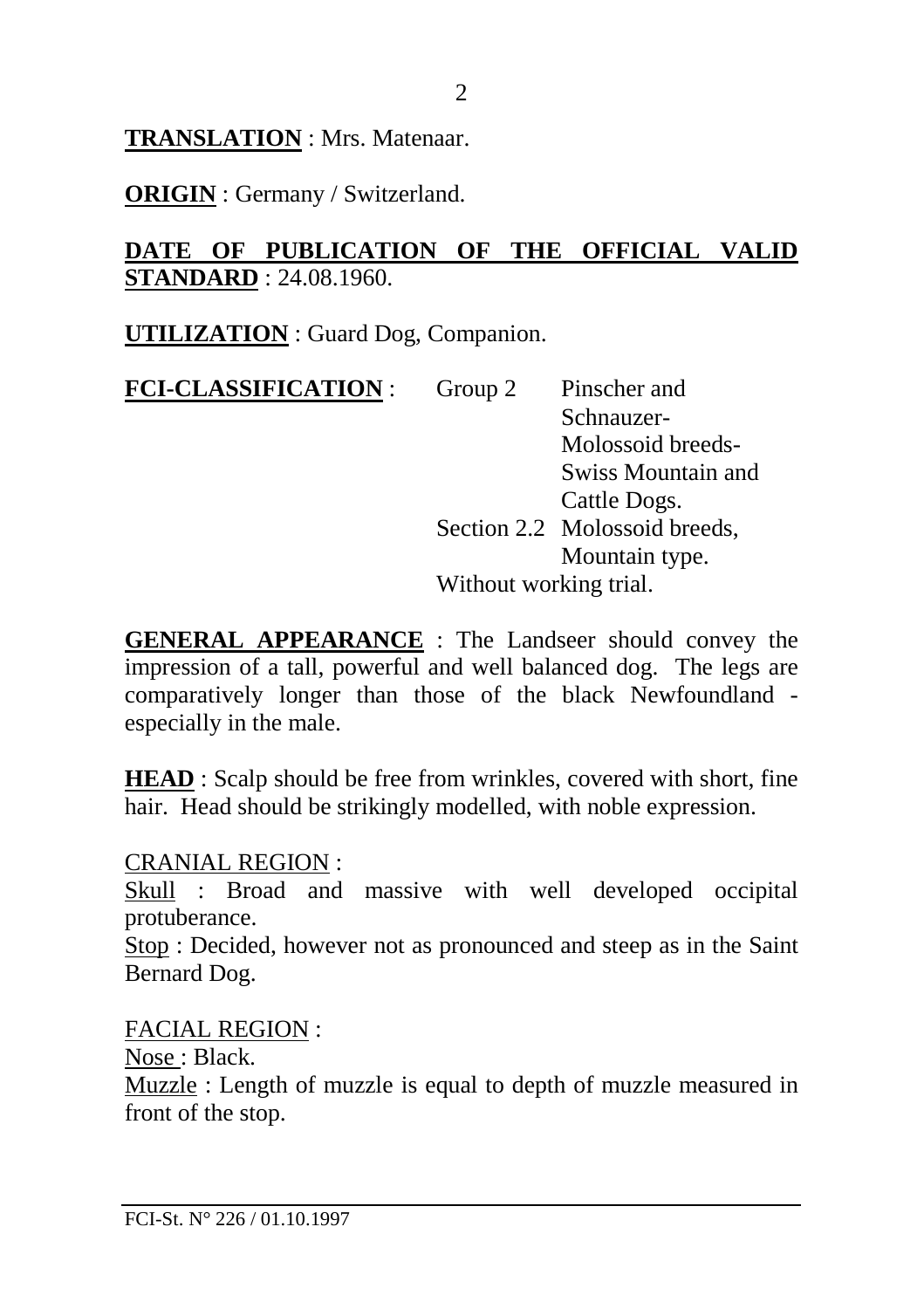Lips : Clean, black ; the as tight as possible and no drivelling upper lip slightly overlapping the lower.

Jaws/Teeth : Scissor bite.

Cheeks : Moderately developed, gradually tapering into the muzzle.

Eyes : Medium size, moderately deep set, brown to darkbrown, lightbrown to be tolerated, friendly expression, almond shaped, showing no haw. Pronouncedly light eyes ( sulphur or greyish yellow) are faulty, as well as eyes set too close together.

Ears : Medium size. Reaching inner corner of eyes, when drawn out. Triangular shape, with slightly rounded tips. Set high on head, however not too far back. Carried close and flat to sides of head. Ears covered with short, fine hair. Fringes of longer hair to be found only at back part of root of ear.

**NECK** : The neck- muscular and broad - should not be quite round but rather eggshaped in cross-section, symmetrically set and obliquely placed in shoulders. Length of neck from occiput to withers to be approximately  $\frac{3}{4}$  to  $\frac{4}{5}$  the length from occiput to tip of nose. Pronounced dewlap undesirable.

**BODY** : The length measured from withers to set on of tail should be about twice the length of the head. Wide and strong from withers to croup.

Back : Straight and level.

Loin : Muscular.

Croup : Broad, well rounded at sides and backwards by powerful bolster of muscles.

Chest : Between the very muscular shoulders the chest is deep and broad corresponding to well sprung ribs.

Belly : Slightly tucked up. Clearly visible flat depression between belly and loin. Weak or hollow back, weak loins, too short false ribs and too much tuck-up of the belly are faults.

**TAIL** : Strong, reaching slightly below hocks at the most, well covered with dense, bushy hair, however not flaglike.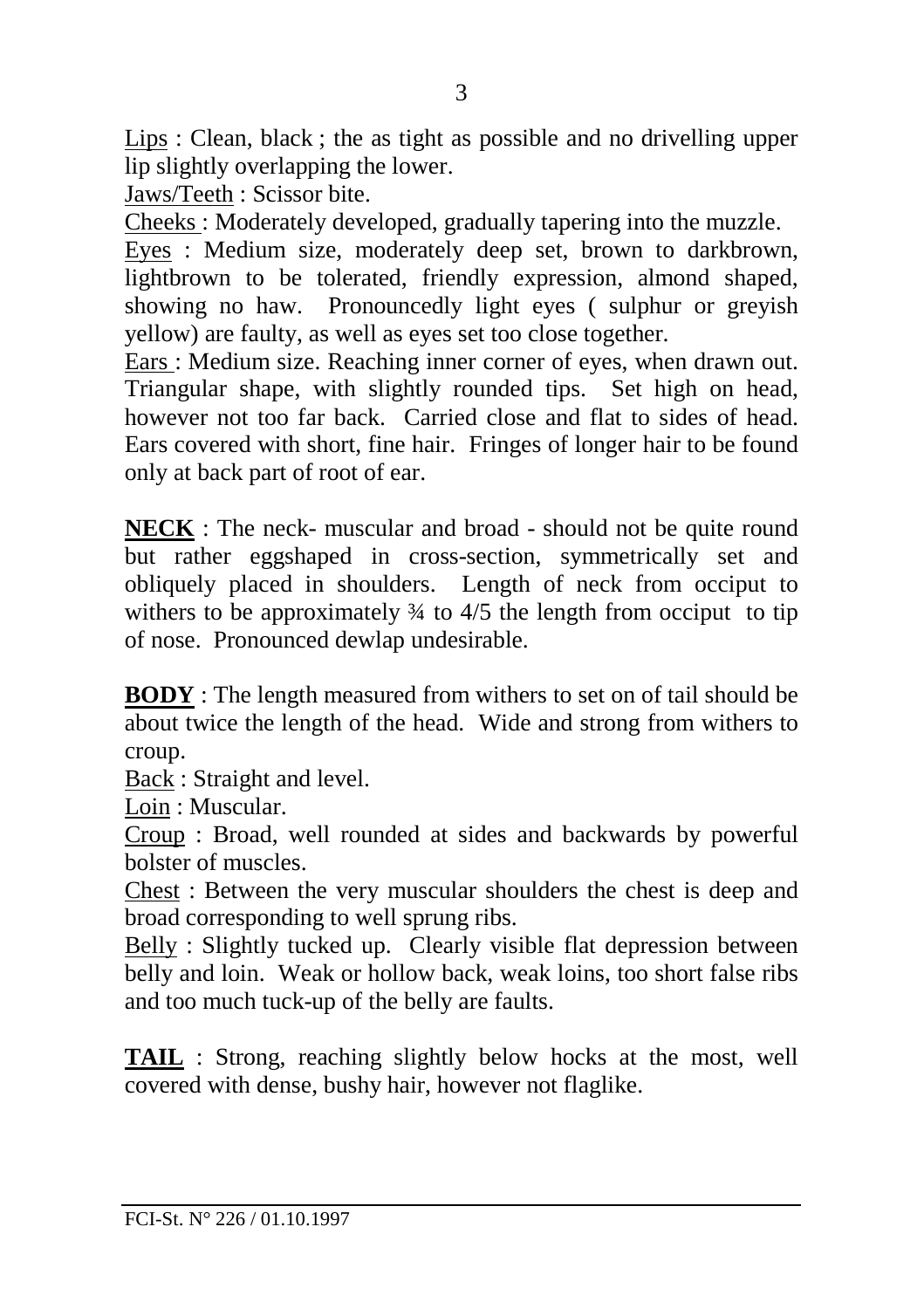Tail should hang downwards when standing or at ease, with a slight curve at end permissible. May carry tail straight out, with only a slight curve at end, when moving. Tails with a kink or curled over back are most objectionable.

## **LIMBS**

### FOREQUARTERS :

General appearance : Strong muscles descending from shoulders and surrounding a well boned humerus are connected in correct angulation to the massive bones of the seen from front absolutely straight and muscular fore-legs. Legs slightly fringed down to pastern.

Elbows : Close to body at the lowest point of brisket ; distance from ground to elbows rather high ; elbows pointing straight to the rear.

#### HINDQUARTERS :

General appearance : The hindquarters are throughout very sturdy. Hindlegs to move freely ; they should have strong bone embedded by powerful muscles. Hindlegs to be moderately fringed.

Upper thighs : Especially broad.

Dewclaws : They are objectionable ; they should be removed as soon as possible after birth. Cowhocks or insufficient angulation are faulty.

FEET : Large, well shaped cat-feet. Splayed or turned out feet are objectionable. Toes connected by webbing, which should be strong, almost reaching tip of toes.

**GAIT/MOVEMENT** : Movement of the well musceled legs should present a free, long stride, covering ground well.

## **COAT**

HAIR : The top coat - with exception of the head - should be long and as straight and dense as possible, soft to the touch, with good undercoat, which is not as dense as in the black Newfoundland.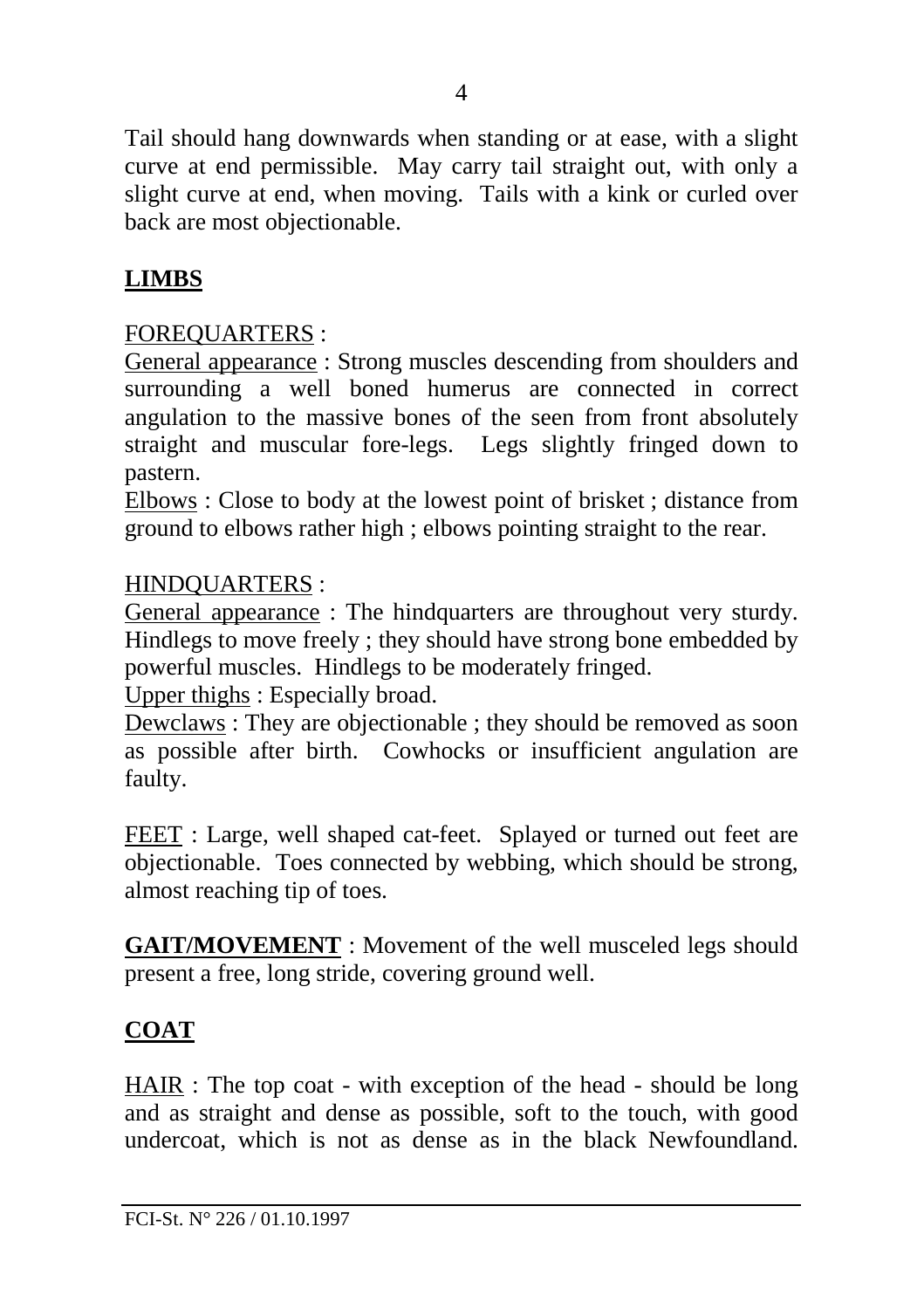Slightly wavy coat on back and hindquarters is not objectionable. When brushed wrong way it falls back into place naturally.

COLOUR : Main colour of coat is a clear white with distinct black patches on body and croup.

Collar, forechest, belly, legs and tail must be white. Head black, with white muzzle and white symmetrical blaze - neither too narrow, nor too wide - extending from muzzle over head to the white collar, being considered a definite breeding goal. Ticking still occuring in the white not to be penalized, but should be bred away.

**SIZE** : Height at shoulders : Dogs : 72 to 80 cm ( 28,5 to 31,5 inches) Bitches : 67 to 72 cm ( 26,5 to 28,5 inches). Small deviations below or above to be tolerated.

**FAULTS** : Any departure from the foregoing points should be considered a fault and the seriousness with which the fault should be regarded should be in exact proportion to its degree and its effect upon the health and welfare of the dog.

## **DISQUALIFYING FAULTS** :

- Aggressive or overly shy dogs.
- Any dog clearly showing physical of behavioural abnormalities shall be disqualified.

## **N.B.:**

- Male animals should have two apparently normal testicles fully descended into the scrotum.
- Only functionally and clinically healthy dogs, with breed typical conformation should be used for breeding.